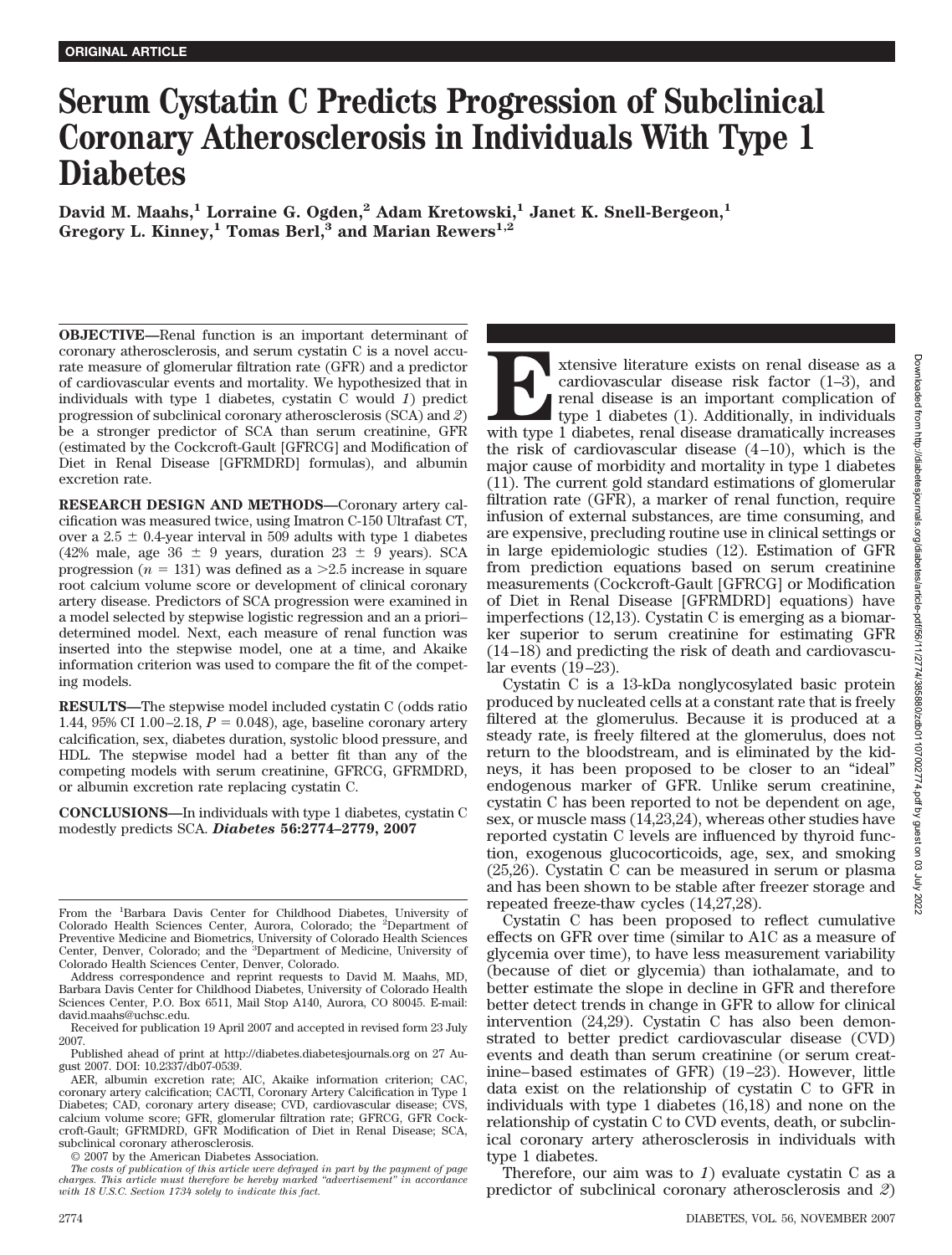compare the predictive value of cystatin C to serum creatinine and estimated GFR to progression of subclinical coronary atherosclerosis (SCA) (measured by coronary artery calcification [30] or a clinical coronary artery disease [CAD] event) in individuals with type 1 diabetes in the Coronary Artery Calcification in Type 1 Diabetes (CACTI) study cohort.

## **RESEARCH DESIGN AND METHODS**

The data presented in this report were collected as part of the baseline examination of 1,416 participants in the CACTI study who were 19 –56 years of age and included 652 men and women with type 1 diabetes and 764 nondiabetic control subjects (31). All subjects were asymptomatic for CAD and had no history of coronary artery bypass graft, coronary angioplasty, or unstable angina. Patients with diabetes generally had been diagnosed when  $\leq$ 30 years of age, and among those who were  $\geq$ 30 years at diagnosis, positive antibodies or a clinical course consistent with type 1 diabetes was present. Because few nondiabetic subjects had abnormal renal function at baseline and these participants were less likely to have progression of subclinical coronary artery atherosclerosis, this analysis focuses on the members of the cohort with type 1 diabetes. Of the 652 individuals enrolled at baseline, 606 (93%) had available stored serum to measure cystatin C. Of these, 509 (84%) had data on progression of subclinical coronary artery atherosclerosis (mean follow-up time 2.5  $\pm$  0.4 years), and 498 had complete covariate data for the variables included in the a priori model based on a previous analysis (32) performed on the full cohort, including additional CVD risk factors (with the exception of albumin excretion rate [AER], missing in 68 subjects in which an additional analysis was performed). Subjects not included in the analyses were slightly younger and more likely to be current smokers. All subjects provided informed consent, and the study was approved by the Colorado Combined Institutional Review Board.

**Examination and laboratory measurements.** Participants completed the baseline examination between March 2000 and April 2002, and a more detailed description of the study and baseline characteristics of this cohort has been published (33). Resting systolic blood pressure and fifth-phase diastolic blood pressure were measured three times while the subjects were seated, and the second and third measurements were averaged (34). Hypertension was defined as current antihypertensive therapy or untreated hypertension (blood pressure  $\geq$ 140/90 mmHg) at the time of the study visit. Fat measurements using computed tomography were determined, and participants completed a standardized questionnaire including medical history and medication inventory, as previously reported (33).

**Imaging.** All patients underwent two electron beam computed tomography scans within 5 min without contrast at baseline and two scans at follow-up as previously described (33). Images were obtained of the entire epicardial system using an Imatron C-150 Ultrafast CT scanner (Imatron, South San Francisco, CA), with a 100-ms exposure. The standard acquisition protocol was used (35). Scanning started from near the lower margin of the bifurcation of the main pulmonary artery. Images were electrocardiographically triggered at 80% of the R-R interval, and 30 – 40 contiguous 3-mm slices were acquired. The volume scores were calculated using the volumetric method, which is based on isotropic interpolation (36).

#### **Covariate measurements**

*Laboratory analyses.* After an overnight fast, blood was collected and centrifuged, and separated serum was stored at  $-70^{\circ}$ C until assayed. Cystatin C was measured on stored serum samples in the clinical lab at University of Colorado Hospital in Denver, Colorado, using a commercially available particle-enhanced immunonephelometric assay (Dade-Behring). Stored samples from the subjects' baseline study visit had previously been thawed once. The coefficient of variation was 3.3%. Intra-assay precision is 2.3– 4.1% and interassay precision is 2.6 –3.3% per the package insert. Results are reported in milligrams per liter, with a sensitivity cutoff of 0.23 mg/l.

Total plasma cholesterol and triglyceride levels were measured using standard enzymatic methods, HDL cholesterol was separated using dextran sulfate, and LDL cholesterol was calculated using the Friedewald formula. High-performance liquid chromatography was used to measure A1C (highperformance liquid chromatography, Bio-Rad variant). Plasma glucose was measured using a standard hexokinase method. Homocysteine was determined by the Abbot IMX automated procedure. C-reactive protein, plasminogen activator inhibitor 1, and fibrinogen were measured in the laboratory of Dr. Russell Tracy at the University of Vermont. C-reactive protein was measured using the BNII nephelometer from Dade Behring, using a particleenhanced immunonepholemetric assay. Plasminogen activator inhibitor 1 was done as a two-site enzyme-linked immunosorbent assay. Fibrinogen was measured in an automated clot-rate assay using the Sta-r instrument. Urine

albumin was measured by radioimmunoassay, and AER was determined by radioimmunoassay; the results of two timed overnight urine collections were averaged.

*Anthropometric variables.* We measured height and weight and calculated BMI. Minimum waist and maximum hip measurements were obtained in duplicate, and the results were averaged. Intra-abdominal fat and subcutaneous fat were assessed using abdominal computed tomography scan at the L4 –L5 levels. The total intra-abdominal fat volume and subcutaneous fat volume in cubic centimeters were measured using the AccuAnalyzer software from AccuImage.

*Insulin resistance.* Insulin resistance was approximated as the inverse of the estimated glucose disposal rate (EGDR), calculated according to the formula:  $EGDR = 24.31 - 12.22 \times (waist-to-hip ratio) - 3.29 \times (hyperten$ sion) - 0.568  $\times$  (A1C). The equation was derived from hyperinsulinemiceuglycemic clamps performed in 24 type 1 diabetic participants in the Pittsburgh Epidemiology of Diabetes Complications Study (37).

*GFR estimation.* GFR was estimated by both the Cockcroft-Gault formula (GFRCG) (38) and the Modification of Diet in Renal Disease equation (GFRMDRD) (39), both based on measurement of serum creatinine.

*Interview variables.* Duration of diabetes was determined by patient self-report. Current and former smoking status was obtained by questionnaire, and for smokers, the total number of pack-years was calculated.

**Definition of subclinical coronary atherosclerosis progression and coronary artery calcification progression.** In this study, we chose to define coronary artery calcification (CAC) progression as reported by Hokanson et al. (40), who noted that bias in the interscan variability of calcium volume scores (CVSs) exists such that the variability increases as levels of coronary calcium increase. If not accounted for, this may lead to overestimating changes in CVS over time at higher levels of coronary calcium. Alternatively, using percent change in CVS as a potential measure of changes in coronary calcium may underestimate changes at higher levels of coronary calcium. Using paired mean CVS measurements in 1,074 subjects who had two EBCT scans done 5 min apart, Hokanson et al. found that square root transformation of CVS provides a stable estimate of interscan variability across the ranges of coronary calcium observed in the current study, thus allowing investigations of changes in coronary calcium that are not biased by level of coronary calcium. Furthermore, Hokanson et al. suggested using a difference between baseline and follow-up square root transformed CVS of  $\geq 2.5$  to signify significant change in CVS, since a change of this magnitude is  $< 1\%$  likely to be due to interscan variability. In addition, participants who had a CAD event (myocardial infarction, coronary artery bypass graft, angioplasty with stent, or death attributed to CAD as adjudicated by a three-physician committee) were also considered as having SCA progression.

**Statistical analysis.** Data are presented as arithmetic means and SDs for continuous variables (geometric means and ranges for log-transformed variables) and percentages for categorical variables.

Correlation coefficients between cystatin C and other renal-related measures (serum creatinine, GFRCG, GFRMDRD, and AER) were calculated. The relationships of each of these renal-related measures to cystatin C were examined graphically. To evaluate cystatin C as a predictor of SCA progression, stepwise multiple logistic regression analysis was performed with a *P* value  $< 0.1$  as the criteria for entry and removal from the model. Age, baseline CVS, and sex were forced into all models. The following variables were considered for inclusion in the stepwise model predicting SCA progression: cystatin C, follow-up years, type 1 diabetes duration, BMI, waist circumference, systolic blood pressure, diastolic blood pressure, hypertension (yes/no), smoking status (current and ever versus never), A1C, total cholesterol, LDL, HDL, triglycerides, C-reactive protein, plasminogen activator inhibitor 1, fibrinogen, homocysteine, serum creatinine, AER, GFRCG, and GFRMDRD. Once the final stepwise logistic regression model was chosen (which included cystatin C as a significant predictor of SCA progression), a series of additional models was fit, replacing cystatin C with each of the other renal-related measures. The Akaike information criterion (AIC) was used to determine which renal-related measure best predicted SCA progression, where lower AIC values indicate a better model fit. Next, cystatin C was entered into an a priori model (32) that included age, sex, baseline CVS, duration of diabetes, HDL, hypertension, LDL, smoking status (current and ever versus never), waist circumference, and A1C. Finally, cystatin C was again replaced with other renal-related measures and AIC values compared across the competing models. These models were repeated excluding the type 1 diabetic subjects with CAD events  $(n = 11)$ .

**Human subjects.** The study protocol was reviewed and approved by the Colorado Combined Institutional Review Board, and informed consent was obtained from all participants before enrollment.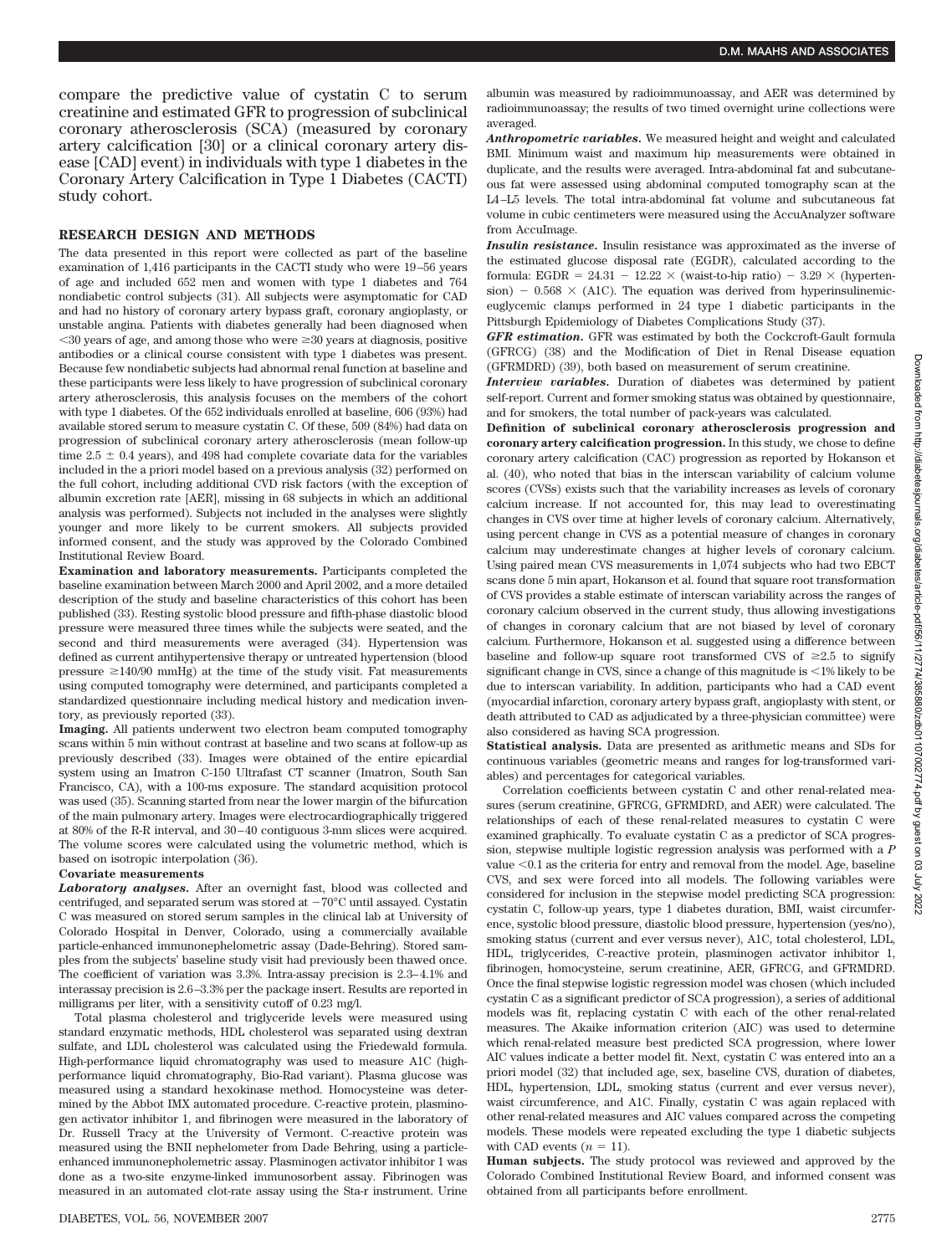#### TABLE 1

Baseline characteristics of CACTI type 1 diabetic subjects with cystatin C measurements  $(n = 509)$ , stratified by CAC progression status

|                                                                          | Progressors     | <b>Nonprogressors</b> | $\boldsymbol{P}$ |
|--------------------------------------------------------------------------|-----------------|-----------------------|------------------|
| $\it n$                                                                  | 131             | 378                   |                  |
| Age (years)                                                              | $43.4 \pm 7.8$  | $34.8 \pm 8.4$        | < 0.0001         |
| Female/male (%)                                                          | 42/58           | 57/43                 | 0.002            |
| Race (non-Hispanic white) (%)                                            | 94              | 95                    | 0.55             |
| Duration of diabetes (years)                                             | $29.3 \pm 8.5$  | $21.2 \pm 8.2$        | < 0.0001         |
| Baseline square root CVS                                                 | $7.7 \pm 9.9$   | $1.0 \pm 3.0$         | < 0.0001         |
| Cystatin C $(mg/l)$                                                      | $1.01 \pm 0.64$ | $0.78 \pm 0.16$       | < 0.0001         |
| Serum creatinine (mg/dl)                                                 | $1.3(0.8-7.9)$  | $1.2(0.8-2.3)$        | < 0.0001         |
| $AER (\mu g/min)$                                                        | $17(1 - 3,468)$ | $8(1-1,885)$          | < 0.0001         |
| GFRCG (ml/min per $1.73$ m <sup>2</sup> )                                | $80.6 \pm 33.3$ | $88.9 \pm 23.9$       | 0.01             |
| GFRMDRD (ml/min per $1.73$ m <sup>2</sup> )                              | $59.2 \pm 17.9$ | $66.5 \pm 12.8$       | < 0.0001         |
| A1C (%)                                                                  | $8.1 \pm 1.2$   | $7.9 \pm 1.3$         | 0.09             |
| Insulin dose $(\text{units} \cdot \text{kg}^{-1} \cdot \text{day}^{-1})$ | $0.57 \pm 0.27$ | $0.61 \pm 0.26$       | 0.14             |
| BMI $(kg/m^2)$                                                           | $26.7 \pm 4.6$  | $25.9 \pm 4.1$        | 0.08             |
| Average waist (cm)                                                       | $88.6 \pm 12.3$ | $83.7 \pm 11.9$       | < 0.0001         |
| Visceral fat at $L4-L5$ (cm <sup>2</sup> )                               | $10.5 \pm 0.7$  | $10.3 \pm 0.6$        | 0.0001           |
| Subcutaneous fat at $L4-L5$ (cm <sup>2</sup> )                           | $11.7 \pm 0.7$  | $11.7 \pm 0.6$        | 0.69             |
| 1/estimated glucose disposal rate                                        | $0.15 \pm 0.05$ | $0.12 \pm 0.05$       | < 0.0001         |
| Systolic blood pressure (mmHg)                                           | $125 \pm 14$    | $115 \pm 13$          | < 0.0001         |
| Diastolic blood pressure (mmHg)                                          | $79 \pm 9$      | $77 \pm 8$            | 0.009            |
| Hypertension (yes/no) $(\%)$                                             | 64              | 33                    | < 0.0001         |
| Total cholesterol (mg/dl)                                                | $176 \pm 32$    | $173 \pm 33$          | 0.27             |
| LDL cholesterol $(mg/dl)$                                                | $102 \pm 26$    | $99 \pm 28$           | 0.30             |
| HDL cholesterol (mg/dl)                                                  | $55 \pm 17$     | $57 \pm 16$           | 0.42             |
| Triglycerides (mg/dl)                                                    | 89 (32-368)     | $78(25 - 357)$        | 0.007            |
| C-reactive protein $(\mu g/ml)$                                          | $2.2 \pm 3.0$   | $1.9\,\pm\,2.0$       | 0.28             |
| Plasminogen activator inhibitor 1 (ng/ml)                                | $19.1 \pm 25.1$ | $16.1 \pm 22.0$       | 0.20             |
| Fibrinogen (mg/dl)                                                       | $276 \pm 63$    | $258 \pm 62$          | 0.005            |
| Homocysteine $(\mu$ mol/l)                                               | $9.1(5.0-50.0)$ | $7.4(3.8-44.3)$       | < 0.0001         |
| Alcohol drinks/month                                                     | $13.2 \pm 24.4$ | $13.7 \pm 25.0$       | 0.83             |
| Smoking (current) (%)                                                    | 15              | 10                    | 0.12             |
| Smoking (ever) (%)                                                       | 25              | 18                    | 0.09             |

Data are means  $\pm$  SD or geometric means (range) unless otherwise indicated.

#### **RESULTS**

The baseline characteristics of study participants with type 1 diabetes are displayed in Table 1 stratified by SCA progression status. Progressors were more likely to be male, were older, and had longer diabetes duration than nonprogressors. Progressors had higher baseline CVS, waist circumference, waist-to-hip ratio, visceral fat, 1/estimated glucose disposal rate (a marker of insulin resistance), systolic blood pressure, diastolic blood pressure, triglycerides, fibrinogen, and homocysteine than nonprogressors. Cystatin C, serum creatinine, AER, GFRCG, and GFRMDRD all indicated worse renal function in progressors than nonprogressors.

As expected, cystatin C correlated with other renalrelated measures of renal function: serum creatinine  $(r =$ 0.82), GFRCG  $(r = -0.38)$ , GFRMDRD  $(r = -0.58)$ , and AER  $(r = 0.48)$   $(P < 0.0001$  for all).

In a stepwise multiple logistic regression analysis, cystatin C was a significant predictor of SCA progression (odds ratio [OR] 1.44, 95% CI 1.00–2.08,  $P = 0.048$ ) while adjusted for other covariates that also entered the model (duration, systolic blood pressure, and HDL) in addition to covariates forced into the model (age, sex, and baseline  $CVS$ ) (Table 2). Excluding subjects  $(n = 11)$  who had CAD events, cystatin C had a similar relationship to CAC progression but had decreased power and was no longer statistically significant (OR 1.39,  $95\%$  CI 0.97–1.99,  $P =$ 0.075). In the a priori– defined model, cystatin C was also a significant predictor of SCA progression (OR 1.50, 95% CI 1.06–2.14,  $P = 0.024$ ), when adjusted for additional CVD risk factors that were not independent predictors of SCA progression in this study population (Table 3). Again, after excluding subjects who had CAD events, cystatin C had a similar relationship to CAC progression, but it was no longer statistically significant (OR 1.39, 95% CI 0.96 –2.20,  $P = 0.08$ ).

Next, to compare how well each renal-related variable predicts SCA progression, cystatin C was replaced in the final stepwise model individually with each of the other

# TABLE 2

Predictors of SCA progression: final model from stepwise multiple logistic regression analysis  $(n = 509)$ 

|                          | OR $(95\% \text{ CI})^*$ | P       |
|--------------------------|--------------------------|---------|
| Age                      | $1.71(1.22 - 2.39)$      | 0.002   |
| <b>Baseline CVS</b>      | $2.46(1.71 - 3.54)$      | < 0.001 |
| <b>Sex</b>               | $1.36(0.79 - 2.34)$      | 0.27    |
| Cystatin C               | $1.44(1.00-2.08)$        | 0.048   |
| Type 1 diabetes duration | $1.59(1.16 - 2.17)$      | 0.004   |
| Systolic blood pressure  | $1.66(1.25 - 2.21)$      | 0.0005  |
| <b>HDL</b>               | $0.66(0.51-0.86)$        | 0.003   |
|                          |                          |         |

OR and  $95\%$  CIs are per SD of each variable: cystatin C = 0.37 mg/l,  $age = 9 \text{ years}, \text{CVS} = 6.4 \text{ Agatston units}, \text{sex} = \text{male}, \text{ type } 1$  $duration = 9 \text{ years}, \text{systolic blood pressure} = 14 \text{ mmHg}, \text{HDL} = 16$ mg/dl.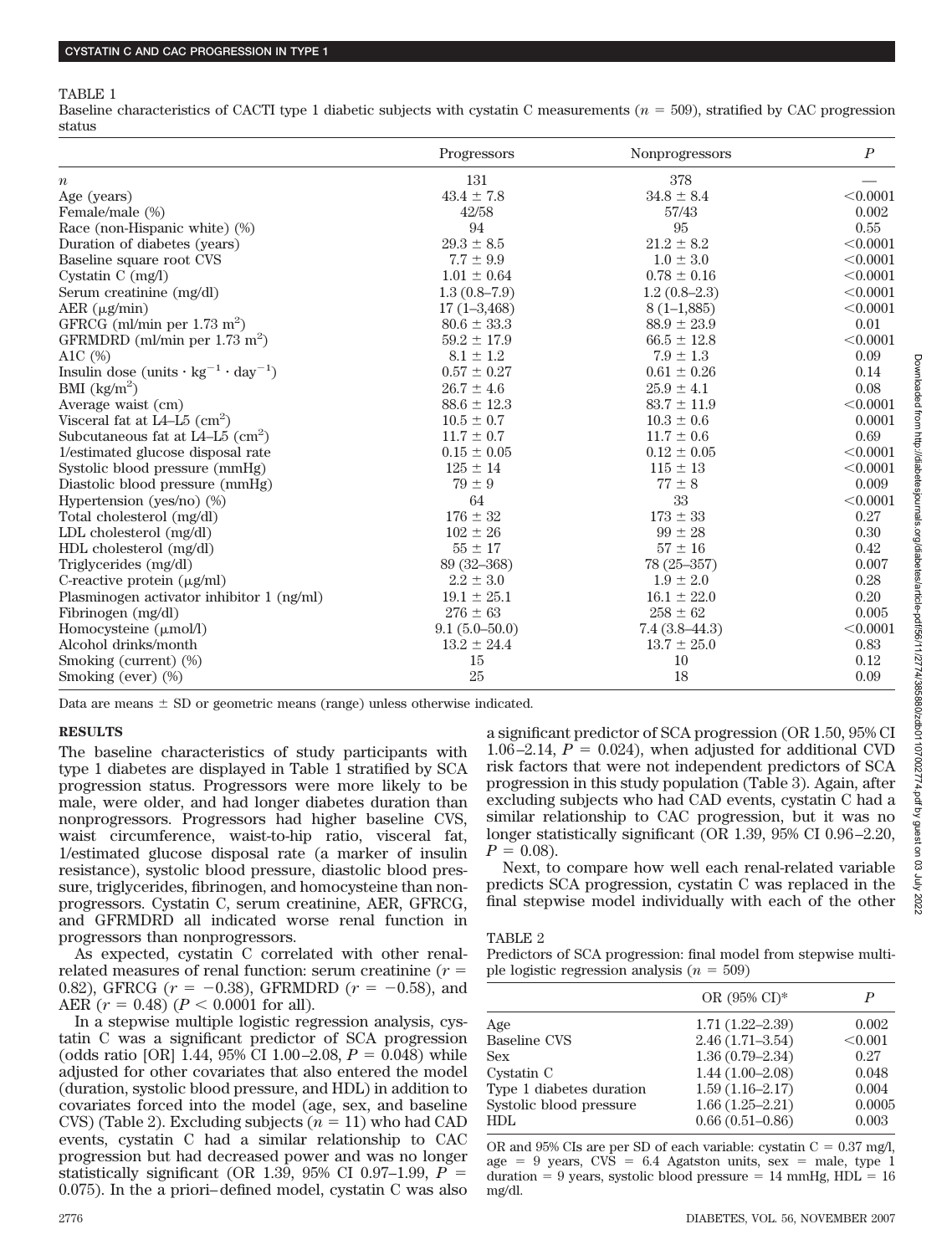### TABLE 3

Predictors of SCA progression: a priori model in multiple logistic regression analysis  $(n = 498)$ 

|                          | OR $(95\% \text{ CI})^*$ | P       |
|--------------------------|--------------------------|---------|
| Age                      | $1.78(1.24 - 2.54)$      | 0.002   |
| Baseline CVS             | $2.39(1.64 - 3.50)$      | < 0.001 |
| <b>Sex</b>               | $1.65(0.93 - 2.93)$      | 0.09    |
| Cystatin C               | $1.46(1.02 - 2.07)$      | 0.038   |
| Type 1 diabetes duration | $1.65(1.18-2.30)$        | 0.003   |
| Hypertension (yes/no)    | $1.55(0.89 - 2.68)$      | 0.12    |
| HDL                      | $0.76(0.56 - 1.02)$      | 0.07    |
| LDL                      | $0.94(0.72 - 1.23)$      | 0.64    |
| Smoking ever             | $1.30(0.67-2.52)$        | 0.43    |
| Smoking current          | $1.41(0.64 - 3.11)$      | 0.39    |
| Waist circumference      | $1.27(0.95 - 1.69)$      | 0.11    |
| A1C                      | $1.16(0.86 - 1.57)$      | 0.32    |

 $^*$ OR and 95% CIs are per SD of each variable: cystatin C = 0.36 mg/l,  $age = 9 \text{ years}, \text{CVS} = 6.4 \text{ Agatston units}, \text{sex} = \text{male}, \text{ type } 1$ duration = 9 years, hypertension = yes,  $HDL = 16$  mg/dl,  $LDL = 28$ mg/dl, smoking = yes, waist circumference =  $12 \text{ cm}$ ,  $A1C = 1.3\%$ . Note: Compared with the best model (Table 2), 11 subjects were excluded because of missing data.

renal-related measures (serum creatinine, GFRCG, and GFRMDRD) in the best model with the same subjects  $(n =$ 509) and AIC values were compared (Table 4). Cystatin C had the lowest AIC of all renal-related measures while adjusting for other variables included in the stepwise model (age, sex, baseline CVS, duration, systolic blood pressure, and HDL), indicating that cystatin C was a slightly better predictor of SCA progression than serum creatinine, GFRCG, or GFRMDRD, although the 95% CIs do overlap considerably. Furthermore, in addition to having the lowest AIC, it was the only renal-related variable to be statistically significant  $(P = 0.048)$  while adjusting for the other variables in the final stepwise model. Excluding the subjects with CAD events did not change the relationship of AIC values between models (data not shown).

This model was then repeated in a smaller dataset  $(n =$ 430) that included all subjects with two timed overnight baseline urine measurements. Similar results were obtained for cystatin C (OR 1.45, 95% CI 1.05–2.00, *P* - 0.026). In this analysis, AER was of borderline significance when it replaced cystatin C (OR 1.28,  $95\%$  CI 0.99–1.65,  $P = 0.064$ ). The analysis was also repeated with renalrelated variables defined categorically (cystatin C and serum creatinine by quartiles and the GFR measurements as  $>90$ ,  $90-60$ ,  $60-30$ , and  $<$ 30 ml/min per 1.73 m<sup>2</sup>, and albuminuria [yes/no]). However, the AIC values were superior for the continuous compared with the catego-

# TABLE 4

Comparison of renal function markers as predictors of CAC progression  $(n = 509)$ , adjusted for age, baseline CAC, sex, type 1 duration, systolic blood pressure, and HDL

|                  | OR $(95\% \text{ CI})^*$ | P     | AIC   |
|------------------|--------------------------|-------|-------|
| Cystatin C       | $1.44(1.00-2.08)$        | 0.048 | 404.2 |
| Serum creatinine | $1.34(0.92 - 1.95)$      | 0.12  | 406.0 |
| <b>GFRCG</b>     | $1.22(0.90-1.65)$        | 0.20  | 407.3 |
| <b>GFRMDRD</b>   | $0.93(0.69-1.25)$        | 0.62  | 408.6 |

 $^*$ OR and 95% CI are per SD of each variable: cystatin C = 0.37 mg/l,  $age = 9 \text{ years}, \text{CVS} = 6.2 \text{ Agatston units}, \text{sex} = \text{male}, \text{ type } 1$  $duration = 9 \text{ years}, \text{systolic blood pressure} = 14 \text{ mmHg}, \text{HDL} = 16$ mg/dl, serum creatinine = 0.47 mg/dl, GFRCG = 26.9 ml/min per  $1.73 \text{ m}^2$ , GFRMDRD = 14.6 ml/min per 1.73 m<sup>2</sup>.

rized variables, indicating a better fit for the renal-related measures as continuous variables (data not shown). Excluding the seven subjects who reported being on oral glucocorticoids at baseline did not change the relationship of cystatin C to SCA progression (OR 1.45, 95% CI 1.01–  $2.10, P = 0.045$ . Finally, the final stepwise model was fit for the subset of subjects with no CAC at baseline  $(n =$ 319) to predict incident CAC, and the point estimate for cystatin C was slightly larger but no longer statistically significant (OR 1.59, 95% CI 0.90–2.82,  $P = 0.11$ ).

# **DISCUSSION**

The main finding of this paper is that increasing serum cystatin C, a marker of worsening GFR, predicts progression of SCA, even while adjusting for other CVD risk factors. Furthermore, cystatin C better predicted SCA progression than serum creatinine and serum creatinine– derived estimates of GFR (GFRCG and GFRMDRD) or AER, although the difference was modest and the 95% CIs overlap considerably. This is the first article comparing cystatin C to other measures of renal function as a predictor of SCA in individuals with type 1 diabetes and, as such, is consistent with and an addition to previous literature relating cystatin C to CVD events and mortality in other populations (19 –23). Further verification is needed to determine whether cystatin C has a role in clinical care or epidemiologic research as a marker of renal function and a predictor of outcomes such as CVD and death. Previous studies have suggested that cystatin C might change earlier than serum creatinine– based estimates of GFR and therefore holds promise to be an early marker of impaired renal function for more timely clinical intervention (24). Both GFRMDRD and GFRCG are limited at detecting early change in renal function, specifically in young adults with type 1 diabetes (12). Should further studies relate cystatin C to health outcomes such as CVD and mortality, then the role of cystatin C would be bolstered as a routine measure of renal function in patients with type 1 diabetes who are at high risk of diabetic nephropathy. Previously, the Diabetes Control and Complications Trial/Epidemiology of Diabetes Interventions and Complications Study has reported that CAC score increased 1.3-fold per 10 mg/24 h increase in AER, but evaluation of other measures of renal function was not reported (41). Additionally, in the Diabetes Control and Complications Trial/Epidemiology of Diabetes Interventions and Complications Study, A1C was related to CAC, as the CACTI study has reported previously in pilot data in a subset of subjects (42), although A1C was not a significant predictor in this analysis similar to other reports in people with type 1 diabetes (43,44).

Our data are similar to previous articles relating elevated cystatin C levels to CVD. Cystatin C has been shown to be a stronger predictor of CVD events and death than serum creatinine or estimated GFR in the elderly in three large epidemiologic studies (21–23). In contrast to cystatin C, a J-shaped relationship between serum creatinine and mortality has been described (23) and serum creatinine– based equations estimating GFR may be inaccurate at higher GFRs (12) and therefore limited in detecting early compromise in GFR. Cystatin C has also been significantly associated with a first ischemic coronary event (20) and for risk of secondary CVD events (19). Our data add to the current literature, in which cystatin C better predicts CVD events and mortality, by finding that in a young type 1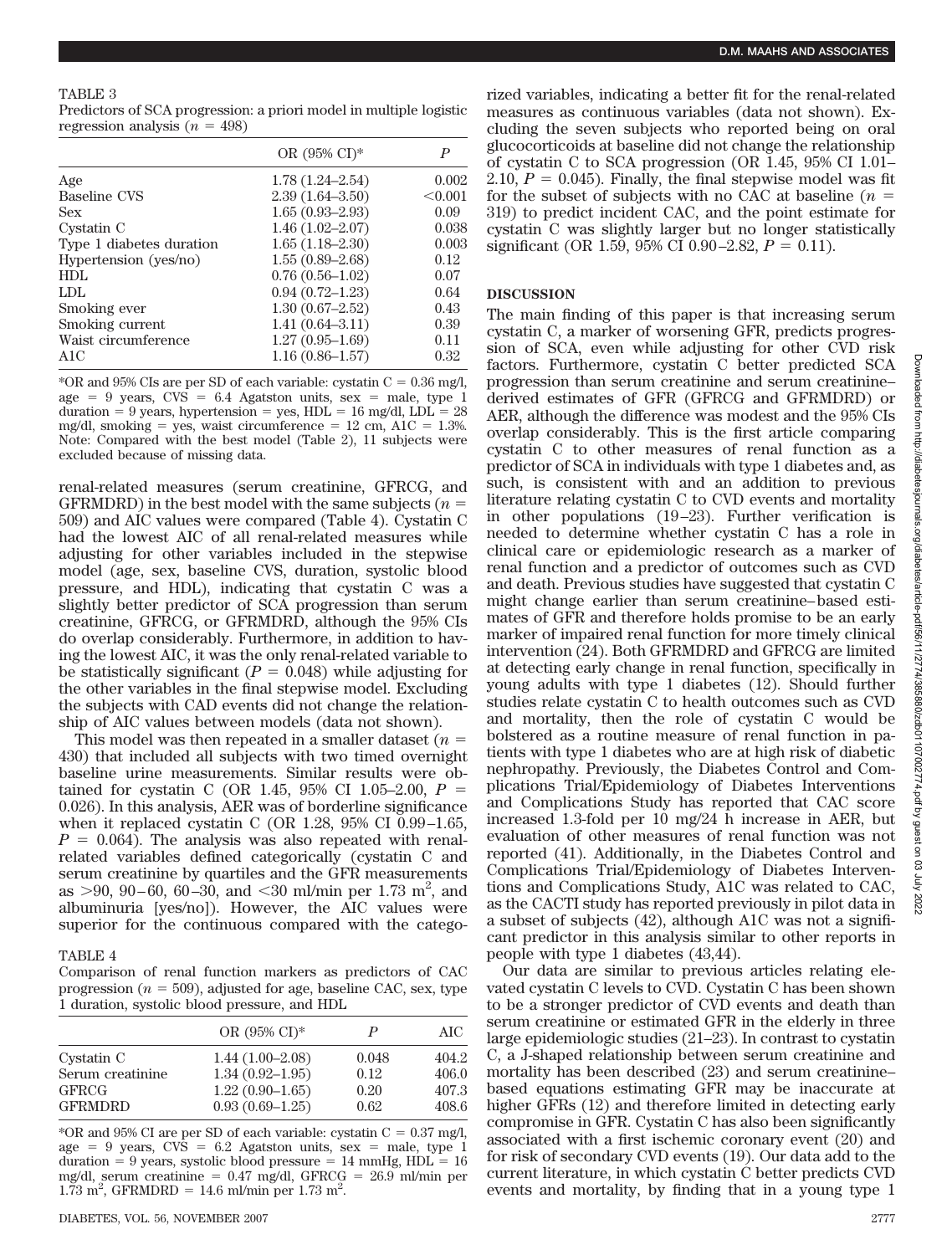diabetes cohort at high risk for both kidney disease and CVD, cystatin C predicts progression of SCA, independent of known CVD risk factors.

Previously, cystatin C also has been shown to be a better predictor of chronic kidney disease (21) and to accurately detect early changes in renal function in individuals with type 2 diabetes (24). Most (16,18,45,46), but not all (47), studies have found cystatin C to be a better marker of GFR in individuals with diabetes than serum creatinine.

Some limitations in our data need to be acknowledged and addressed in future studies. First, we do not compare cystatin C values to gold standard measures of GFR such as inulin or iothalamate. The CACTI study's objective is to investigate CAD in individuals with type 1 diabetes, not renal disease, except as a factor in CAD. Second, currently, we do not have longitudinal measurements of cystatin C in the CACTI study but plan to do so in the future. Third, we use a surrogate marker of CAD instead of health outcomes such as CAD events or death, since the CACTI cohort is relatively young and was asymptomatic for CAD at enrollment and has had few CAD events as of this writing  $(n = 15$  for the cohort, with 11 type 1 diabetic subjects in this analysis); data on patient outcomes are being collected prospectively, and analyses are presented both with and without CAD events. However, extensive methodologic detail has been taken to carefully define CAC progression in the CACTI cohort (40), and this methodology has been used in other datasets (48,49). Finally, we are unable to tease out the roles of cystatin C (as an estimator of GFR) compared with AER as a predictor of subclinical coronary artery atherosclerosis because of limited statistical power. Previously, the UK Prospective Diabetes Study has suggested that renal disease, as defined by albuminuria versus impaired GFR in individuals with type 2 diabetes, might have different risk factors and a different relationship to health outcomes (50). A paradigm shift in ascertainment of renal disease in individuals with diabetes has even been suggested with measurement of cystatin C in serum replacing measurement of AER in urine samples (29), although much more data are needed for the routine use of cystatin C in clinical care and research studies in lieu of or as a complement to AER. However, should data support increased cystatin C as a marker of negative health outcomes, the ease of measurement on a single blood sample instead of overnight urine collection is appealing. On the other hand, estimates of GFR, which is the putative role of cystatin C, may provide alternate and complementary data to AER (50). Also, GFR estimates based on cystatin C may be superior to serum creatinine– based estimates, and a number of articles have investigated this (51–53). Excluding subjects reporting glucocorticoid usage did not change the relationship of cystatin C to SCA progression, similar to a previous report in which cystatin C concentrations were not affected by high-dose corticosteroid therapy in children (54).

In conclusion, we demonstrate that cystatin C, a marker of GFR, independently and significantly predicts progression of SCA in individuals with type 1 diabetes. Although promising, future validation, including longitudinal data, on the role of cystatin C to CAD, renal function, and mortality are needed before routine implementation in clinical care.

# **ACKNOWLEDGMENTS**

Support for this study was provided by the National Institutes of Health (NIH) National Heart, Lung, and Blood Institute (NHLBI) Grants R01 HL61753 and HL79611 and Diabetes and Endocrinology Research Center Clinical Investigation Core Grant P30 DK57516. The study was performed at the Adult General Clinical Research Center at the University of Colorado at Denver and Health Sciences Center (supported by NIH Grant M01 RR00051), at the Barbara Davis Center for Childhood Diabetes, and at the Colorado Heart Imaging Center in Denver, CO. D.M.M. was supported by the K12 training grant DK063722-05 and K23 DK075360.

# **REFERENCES**

- 1. Molitch ME, DeFronzo RA, Franz MJ, Keane WF, Mogensen CE, Parving HH, Steffes MW: Nephropathy in diabetes. *Diabetes Care* 27 (Suppl. 1):S79 –S83, 2004
- 2. Sarnak MJ, Levey AS, Schoolwerth AC, Coresh J, Culleton B, Hamm LL, McCullough PA, Kasiske BL, Kelepouris E, Klag MJ, Parfrey P, Pfeffer M, Raij L, Spinosa DJ, Wilson PW: Kidney disease as a risk factor for development of cardiovascular disease: a statement from the American Heart Association Councils on Kidney in Cardiovascular Disease, High Blood Pressure Research, Clinical Cardiology, and Epidemiology and Prevention. *Circulation* 108:2154 –2169, 2003
- 3. Weiner DE, Tighiouart H, Amin MG, Stark PC, MacLeod B, Griffith JL, Salem DN, Levey AS, Sarnak MJ: Chronic kidney disease as a risk factor for cardiovascular disease and all-cause mortality: a pooled analysis of community-based studies. *J Am Soc Nephrol* 15:1307–1315, 2004
- 4. Deckert T, Poulsen JE, Larsen M: Prognosis of diabetics with diabetes onset before the age of thirty-one. II. Factors influencing the prognosis. *Diabetologia* 14:371–377, 1978
- 5. Dorman JS, LaPorte RE, Kuller LH, Cruickshanks KJ, Orchard TJ, Wagener DK, Becker DJ, Cavender DE, Drash AL: The Pittsburgh insulin-dependent diabetes mellitus (IDDM) morbidity and mortality study: mortality results. *Diabetes* 33:271–276, 1984
- 6. Borch-Johnsen K, Kreiner S: Proteinuria: value as predictor of cardiovascular mortality in insulin dependent diabetes mellitus. *Br Med J [Clin Res]* 294:1651–1654, 1987
- 7. Klein BE, Klein R, McBride PE, Cruickshanks KJ, Palta M, Knudtson MD, Moss SE, Reinke JO: Cardiovascular disease, mortality, and retinal microvascular characteristics in type 1 diabetes: Wisconsin Epidemiologic Study of Diabetic Retinopathy. *Arch Intern Med* 164:1917–1924, 2004
- 8. Soedamah-Muthu SS, Chaturvedi N, Toeller M, Ferriss B, Reboldi P, Michel G, Manes C, Fuller JH: Risk factors for coronary heart disease in type 1 diabetic patients in Europe: the EURODIAB Prospective Complications Study. *Diabetes Care* 27:530 –537, 2004
- 9. Pambianco G, Costacou T, Ellis D, Becker DJ, Klein R, Orchard TJ: The 30-year natural history of type 1 diabetes complications: the Pittsburgh Epidemiology of Diabetes Complications Study experience. *Diabetes* 55: 1463–1469, 2006
- 10. Orchard TJ, Costacou T, Kretowski A, Nesto RW: Type 1 diabetes and coronary artery disease. *Diabetes Care* 29:2528 –2538, 2006
- 11. Libby P, Nathan DM, Abraham K, Brunzell JD, Fradkin JE, Haffner SM, Hsueh W, Rewers M, Roberts BT, Savage PJ, Skarlatos S, Wassef M, Rabadan-Diehl C: Report of the National Heart, Lung, and Blood Institute-National Institute of Diabetes and Digestive and Kidney Diseases Working Group on Cardiovascular Complications of Type 1 Diabetes Mellitus. *Circulation* 111:3489 –3493, 2005
- 12. Stevens LA, Coresh J, Greene T, Levey AS: Assessing kidney function: measured and estimated glomerular filtration rate. *N Engl J Med* 354:2473– 2483, 2006
- 13. Rigalleau V, Lasseur C, Perlemoine C, Barthe N, Raffaitin C, Liu C, Chauveau P, Baillet-Blanco L, Beauvieux MC, Combe C, Gin H: Estimation of glomerular filtration rate in diabetic subjects: Cockcroft formula or modification of Diet in Renal Disease study equation? *Diabetes Care* 28:838 – 843, 2005
- 14. Laterza OF, Price CP, Scott MG: Cystatin C: an improved estimator of glomerular filtration rate? *Clin Chem* 48:699 –707, 2002
- 15. Dharnidharka VR, Kwon C, Stevens G: Serum cystatin C is superior to serum creatinine as a marker of kidney function: a meta-analysis. *Am J Kidney Dis* 40:221–226, 2002
- 16. Buysschaert M, Joudi I, Wallemacq P, Hermans MP: Performance of serum